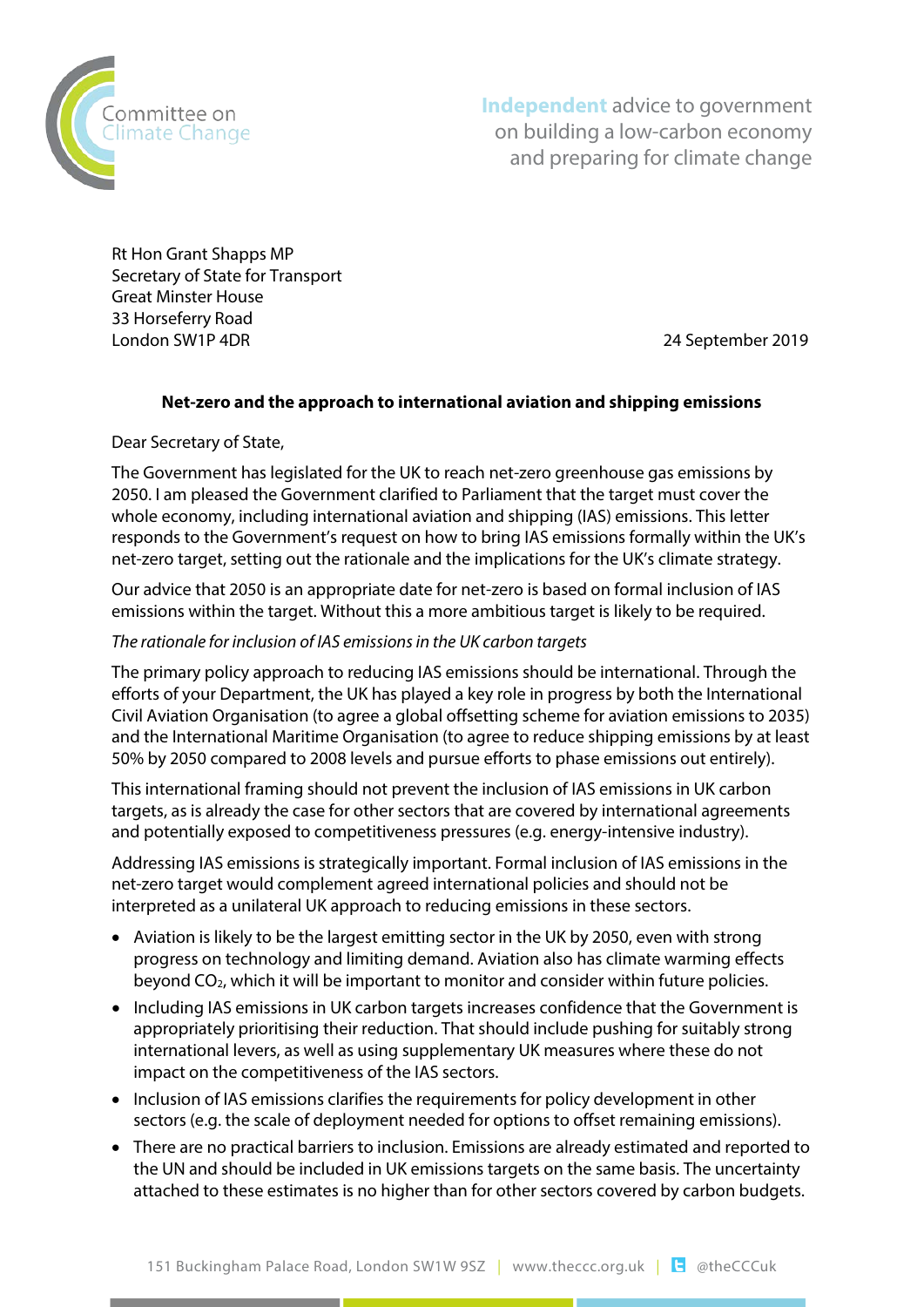• Inclusion can be managed through secondary legislation and without any additional costs for achieving net-zero beyond those already agreed by Parliament.

Formal inclusion of IAS emissions would help to guide long-term policy approaches and infrastructure investment decisions.

*Achieving net-zero IAS emissions in the UK*

**The planning assumption for IAS should be to achieve net-zero emissions by 2050.** This should be reflected in your forthcoming Aviation Strategy and as the Clean Maritime Plan is taken forward. It means reducing actual emissions in these sectors and is likely to require some use of greenhouse gas removals (GGRs) to offset remaining emissions:

- **Aviation.** Zero-carbon aviation is highly unlikely to be feasible by 2050.
	- Aviation emissions could be reduced by around 20% from today to 2050 through improvements to fuel efficiency, some use of sustainable biofuels, and by limiting demand growth to at most 25% above current levels. This is likely to be cost-saving. There is potential to reduce emissions further with lower levels of demand.
	- Novel fuels (e.g. synthetic carbon-neutral kerosene, algal biofuels) could allow greater reductions, but their development is highly speculative and should not be relied upon.
	- The Government should assess its airport capacity strategy in this context. Specifically, investments will need to be demonstrated to make economic sense in a net-zero world and the transition towards it.
- **Shipping.** Achieving zero-carbon or near zero-carbon shipping by 2050 is likely to be feasible and cost-effective through use of alternative fuels (e.g. zero-carbon hydrogen or ammonia). A transition to these fuels will need to be well underway globally before 2050, with refuelling infrastructure established and a substantial fraction of the fleet already switched, in order to meet the IMO's current 2050 objective.
- **Greenhouse gas removals (GGRs).** For aviation, and to the extent that shipping emissions cannot be eliminated, measures to remove  $CO<sub>2</sub>$  from the atmosphere will be required to offset remaining emissions. They cannot be a substitute for genuine emissions reductions.
	- In the long term offsets can only be based on verifiable emissions removal from the atmosphere. These would ideally be delivered through the international framework (e.g. CORSIA), but may need additional UK policies.
	- However, there will not be unlimited access to GGR offsets since their potential is constrained by global land and other resources. The focus should therefore be on highly scalable GGR options rather than those limited in scope (e.g. afforestation).

The Government can take steps towards enabling IAS to reach net-zero emissions in the UK and internationally by establishing a new market for GGRs. Such a strategy could create a significant new global export opportunity for the UK in GGR technology and expertise.

Further detail on the issues covered in this letter is set out in the accompanying annex.

Yours,

Lord Deben Chairman, Committee on Climate Change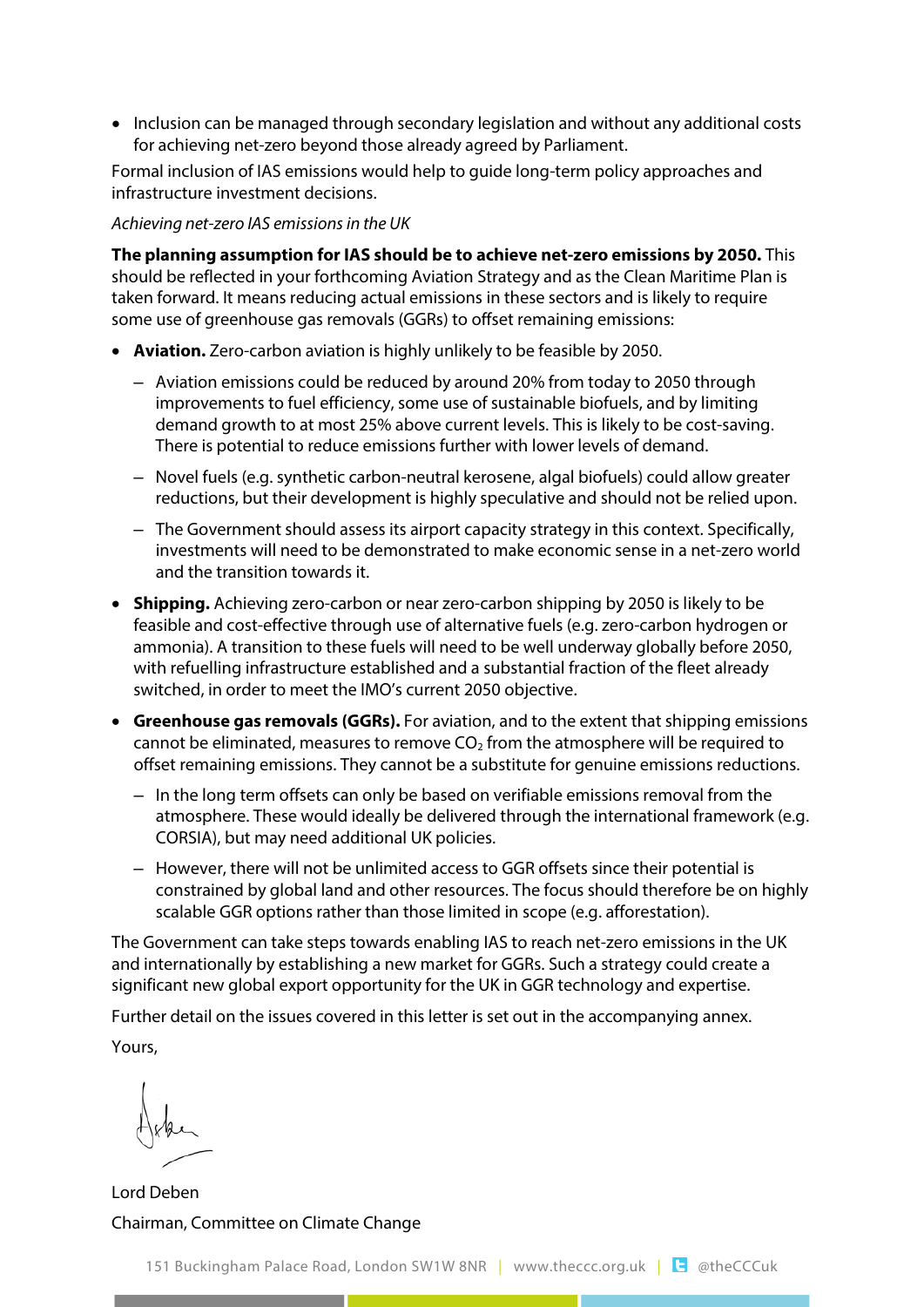#### **Annex**

# **Net-zero and the approach to international aviation and shipping emissions**

# **Introduction**

In June 2019 the Government legislated for the UK to reach net-zero emissions by 2050, but this formally excluded emissions from international aviation and shipping (IAS).

The Government clarified to Parliament that their plans for net-zero cover the whole economy, including IAS emissions, and that they await the Committee's advice on formal inclusion of these sectors within the target.<sup>[1](#page-2-0)</sup>

Our advice is set out in the accompanying letter, which summarises the rationale for formal inclusion of IAS sectors within the net-zero target and sets out how this could be achieved. It reflects the advice in our net-zero report, which incorporated the UK's share of IAS emissions. If these emissions are not formally included then a more ambitious net-zero target is likely to be required.

This annex presents the evidence base underpinning our advice. It explains how and why IAS emissions should be brought formally within the net-zero target, and the implications for the UK's climate strategy.

We set out our assessment in the following four sections:

- (i) Recap of net-zero advice
- (ii) How to include IAS emissions within the net-zero target
- (iii) How to get to net-zero IAS emissions
- (iv) Implications for aviation and shipping policy

# **(i) Recap of net-zero advice**

The Paris Agreement set a long-term goal to hold the increase in global average temperature to well-below 2°C and to pursue efforts to limit the increase to 1.5°C (compared to preindustrial levels). In order to achieve this long-term temperature goal it also aims to balance 'anthropogenic emissions by sources and removals by sinks of greenhouse gases in the second half of this century' (which is widely interpreted as implying net-zero greenhouse gas (GHG) emissions globally).

Global emission pathways consistent with delivering this temperature goal require reducing global  $CO<sub>2</sub>$  emissions to net-zero by around 2050, and global GHG emissions to net-zero by around 2070 (Figure A1). This includes all sources of emissions globally, including those from aviation and shipping.

The Paris Agreement also requires that parties pursue their 'highest possible ambition'. At the UK level our analysis currently suggests that 2050 is the earliest credible date for reaching netzero including IAS emissions, based on capability, equity, and responsibility to lead.

Reducing UK emissions to net-zero will require action across all sectors of the economy (Figure A2). Getting to very-low emissions (e.g. a few million tonnes of  $CO_2$ -equivalent -  $CO_2$ e) is feasible in most sectors. The greatest challenges are in reducing agriculture and aviation emissions, where there are limited zero-carbon options. These sectors are likely to be a significant source of emissions even in the long-term.

Getting to net-zero emissions overall will therefore require greenhouse gas removals (GGRs) (e.g. bioenergy with carbon capture and storage - BECCS, direct air capture of  $CO<sub>2</sub>$  with storage

<span id="page-2-0"></span><sup>1</sup> Hansard HC (12 June 2019) Volume 661 Column 682 *Net Zero Emissions Target*.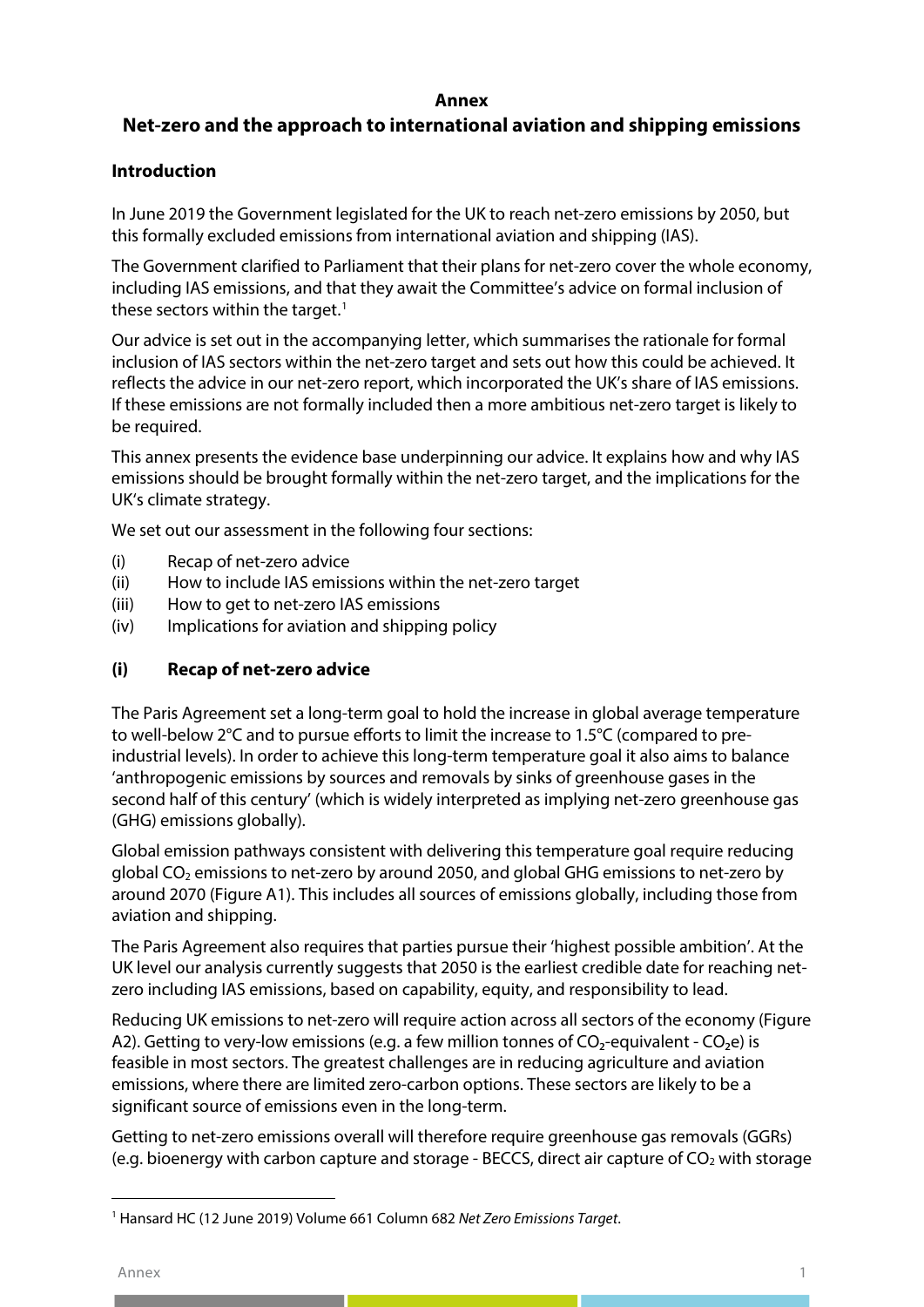– DACCS) in order to offset remaining emissions. We identify sufficient potential for these to be delivered domestically to reach net-zero emissions for the economy as a whole, including IAS.

The net-zero target should therefore be met by reducing UK emissions as far as possible (i.e. not by offshoring them), and by using GGRs to offset the emissions that remain (Figure A3). Given potential to achieve this domestically, the aim should be to meet the target without relying on use of international offset credits. The Government confirmed to Parliament that this is its approach.<sup>[2](#page-3-0)</sup>



coloured lines are the 'median' scenario (at each point in time) in each scenario group. GHG emissions in the bottom panel are aggregated across all GHGs using the GWP100 values from the IPCC 4th Assessment Report.

<span id="page-3-0"></span><sup>2</sup> Hansard HC (12 June 2019) Volume 661 Column 663 *Net Zero Emissions Target*.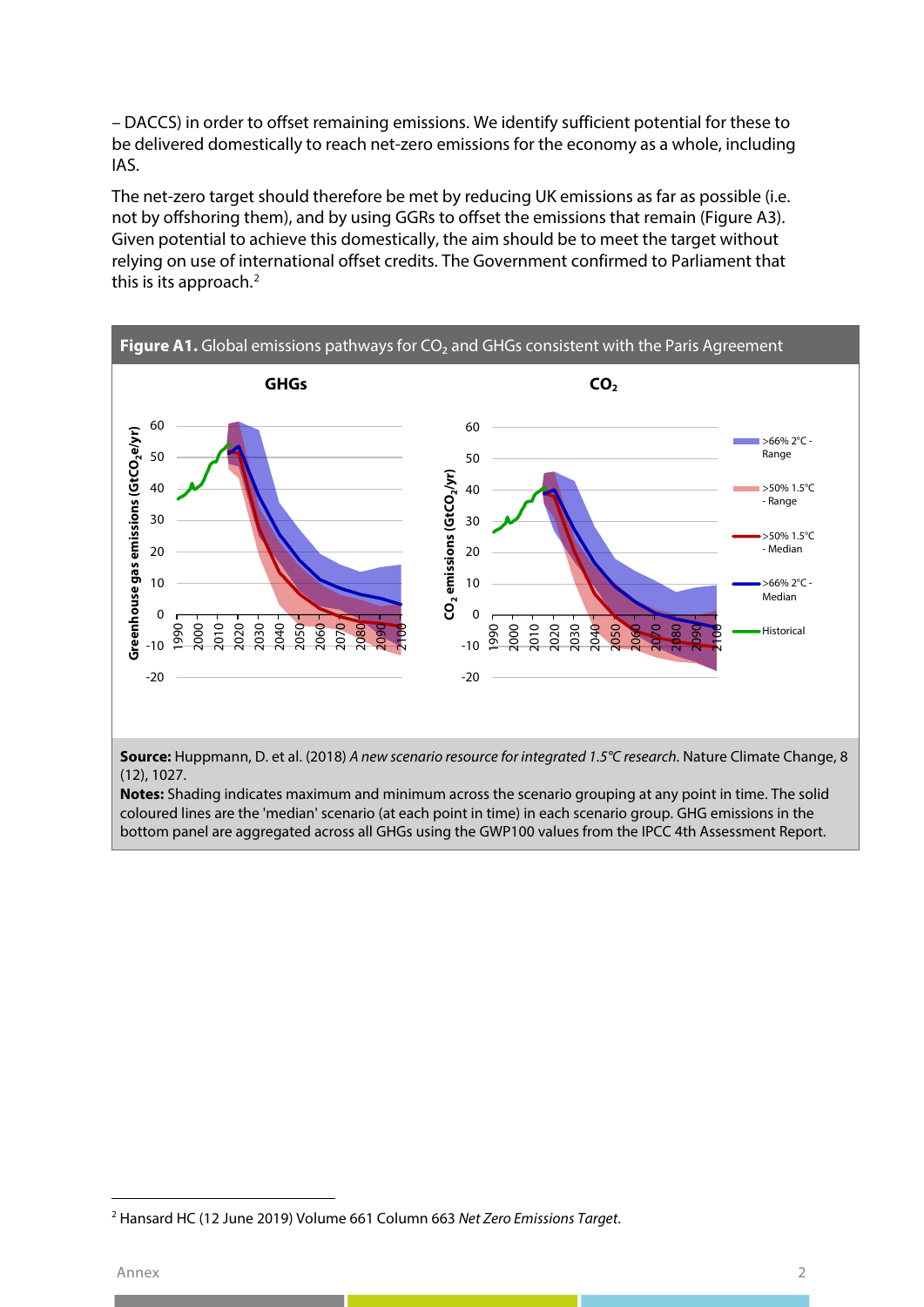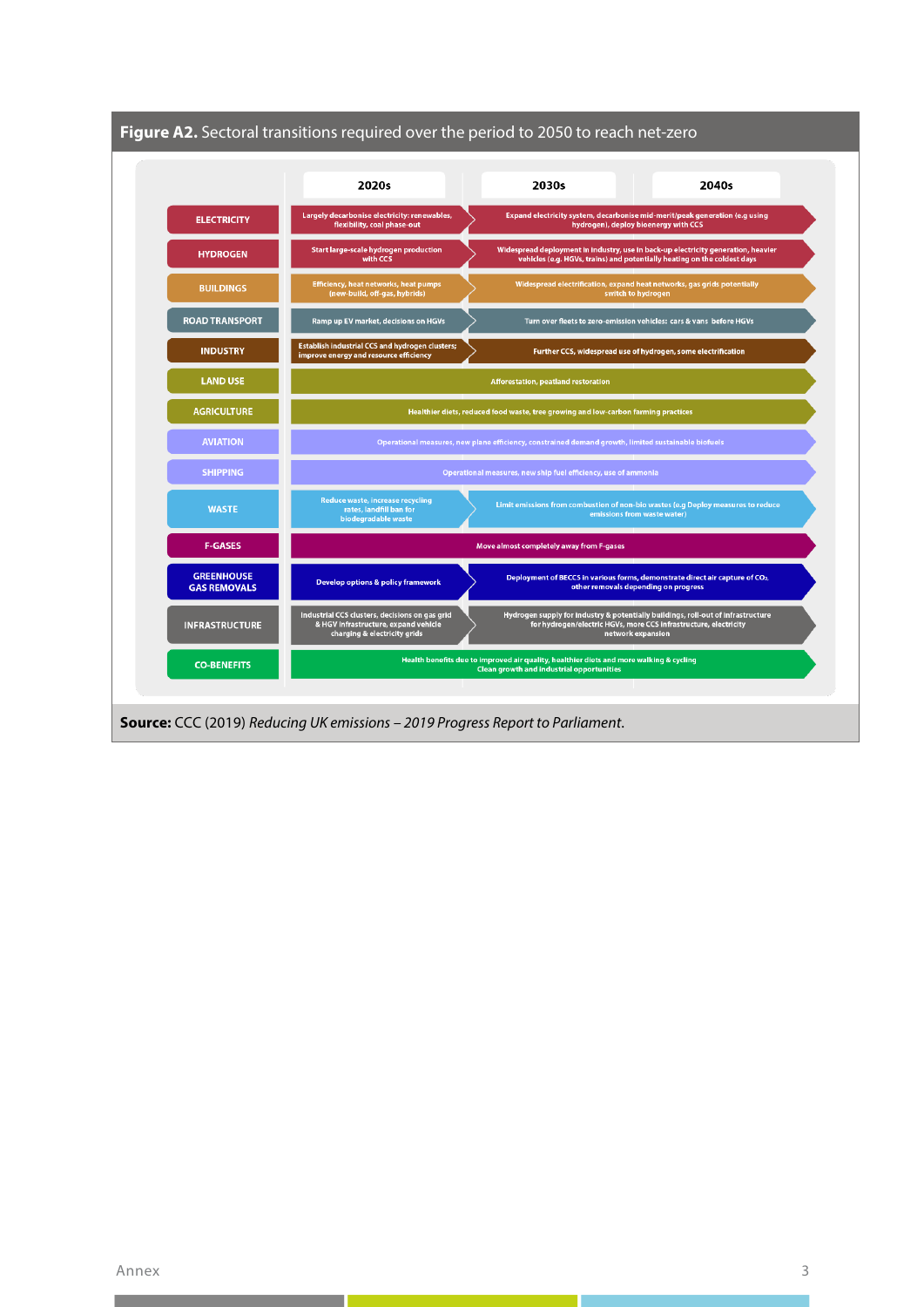

# **(ii) How to include IAS emissions within the net-zero target**

The primary policy approach to reducing IAS emissions should be at the international level, given the global nature of these sectors and the risk of carbon leakage from a unilateral UK approach.

The UK has played a key role in progress by both the International Civil Aviation Organisation (ICAO) and International Maritime Organisation (IMO):

- **Global aviation policy.** The ICAO has agreed a global offsetting scheme for international aviation emissions (the Carbon Offsetting and Reduction Scheme for International Aviation - CORSIA). Airlines flying on routes between countries covered by the scheme are required to offset growth in emissions above 2020 levels. The scheme starts in 2021 and is mandatory from 2027. The policy currently stops in 2035.
- **Global shipping policy.** The IMO has agreed to peak GHG emissions from global international shipping as soon as possible, to reduce them by at least 50% below 2008 levels by 2050, and to pursue efforts to phase them out entirely.

Other voluntary industry initiatives have also been agreed:

• **Aviation.** The International Air Transport Association (IATA), which represents the global airline industry, has adopted a target to reduce net aviation  $CO<sub>2</sub>$  emissions by 50% below 2005 levels by 2050. The European airport industry has committed to netzero  $CO<sub>2</sub>$  emissions by 2050 at the latest, covering emissions at airports but not from flights.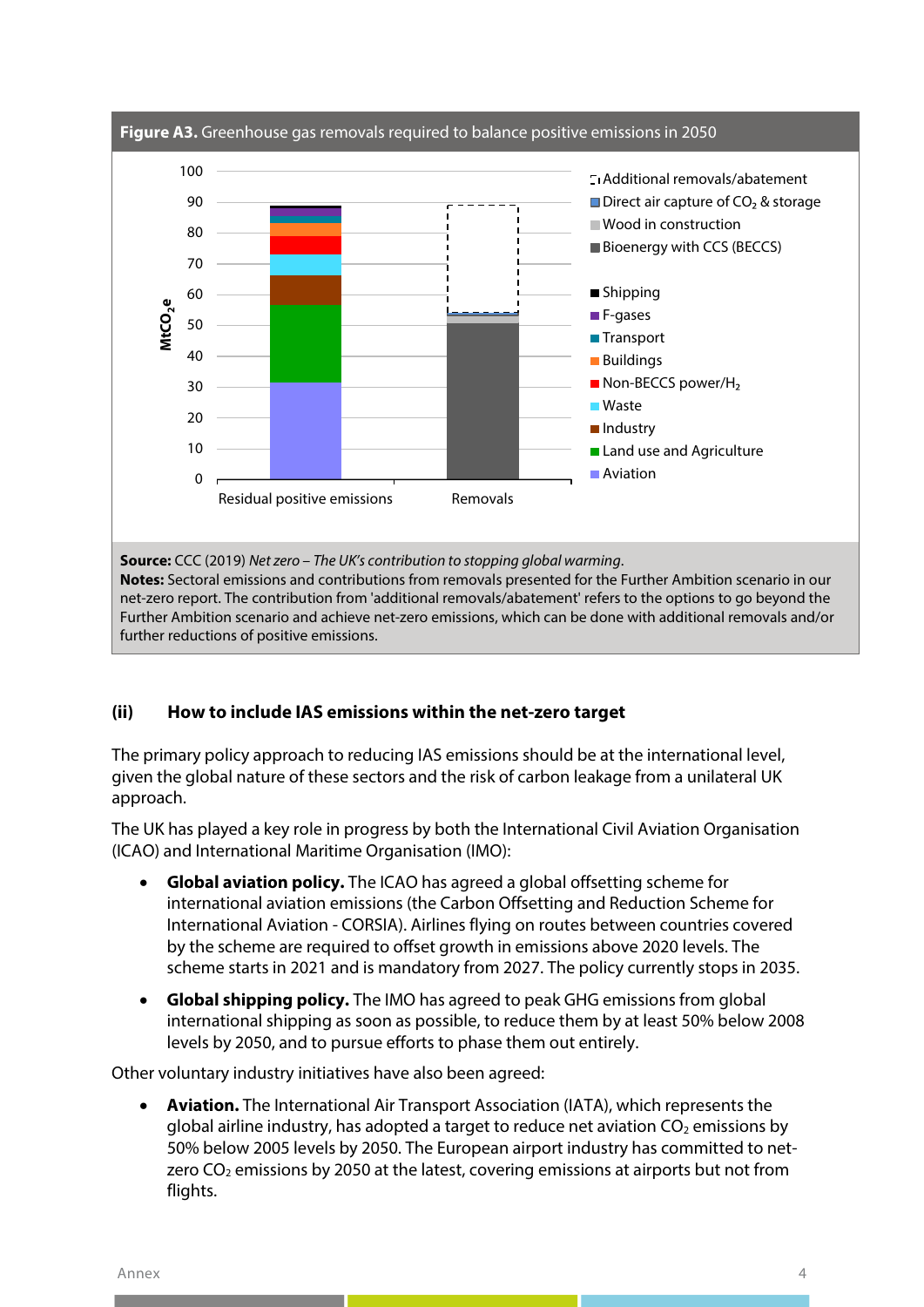• **Shipping.** Maersk, the world's largest shipping company, has announced a goal to reach carbon neutrality by 2050.

At the UK level, addressing IAS emissions is strategically important for the robustness of the net-zero target:

- IAS emissions cause climate change and should therefore be included within the UK's targets and strategies.
- Aviation is likely to be the largest emitting sector in 2050, even after strong progress on technology and measures to limit demand.
- Aviation's true climate impact is likely to be understated, given the existence of shortterm non- $CO<sub>2</sub>$  effects (e.g. from contrails) which are not covered in the basket of gases reported to the UN or by the Climate Change Act.

An international framing should not prevent the inclusion of IAS emissions in UK carbon targets, as is already the case for other sectors that are covered by international agreements and potentially exposed to competitiveness pressures (e.g. energy-intensive industry).

Formal inclusion of IAS emissions in the net-zero target would complement agreed international policies and should not be interpreted as a unilateral UK approach to reducing emissions in these sectors:

- **Inclusion increases confidence that the Government is sufficiently prioritising reduction of IAS emissions.** That should include pushing for suitably strong international levers, as well as using supplementary UK measures where these do not impact on the competitiveness of the IAS sectors.
	- At the international level this includes the need for a long-term objective for the aviation sector in line with the Paris Agreement, and future CORSIA caps consistent with this that incentivise GGRs for all emissions, not just emissions growth above 2020 levels.
	- At the UK level, supplementary policies that have limited competitiveness risks include support for developing alternative fuels, managing growth in demand, and kick-starting a market for GGRs.
- **Inclusion clarifies the requirements for policy development in other sectors.** That includes the scale of deployment needed for GGR options, and the need for lowcarbon fuel infrastructure to extend to ports.

There are no practical barriers to formal inclusion of IAS emissions. Emissions are already estimated and reported to the UN and should be included in UK emissions targets on the same basis. The uncertainty attached to these estimates is no higher than for other sectors covered by carbon budgets.

- The Climate Change Act requires that inclusion be on the basis of international carbon reporting practice. Bunker fuel sales are the currently agreed methodology by which countries report IAS emissions to the UN.
- While a range of alternative methodologies have been proposed, uncertainty in IAS emissions is no higher than for other sectors already covered by carbon budgets and the net-zero target (Figure A4).
	- Domestic aviation and shipping emissions are already formally included within the net-zero target on the basis of bunker fuel sales.
	- For international aviation, bunker fuel sales are an accurate reflection of aviation activity as airlines do not tend to carry more fuel than needed for a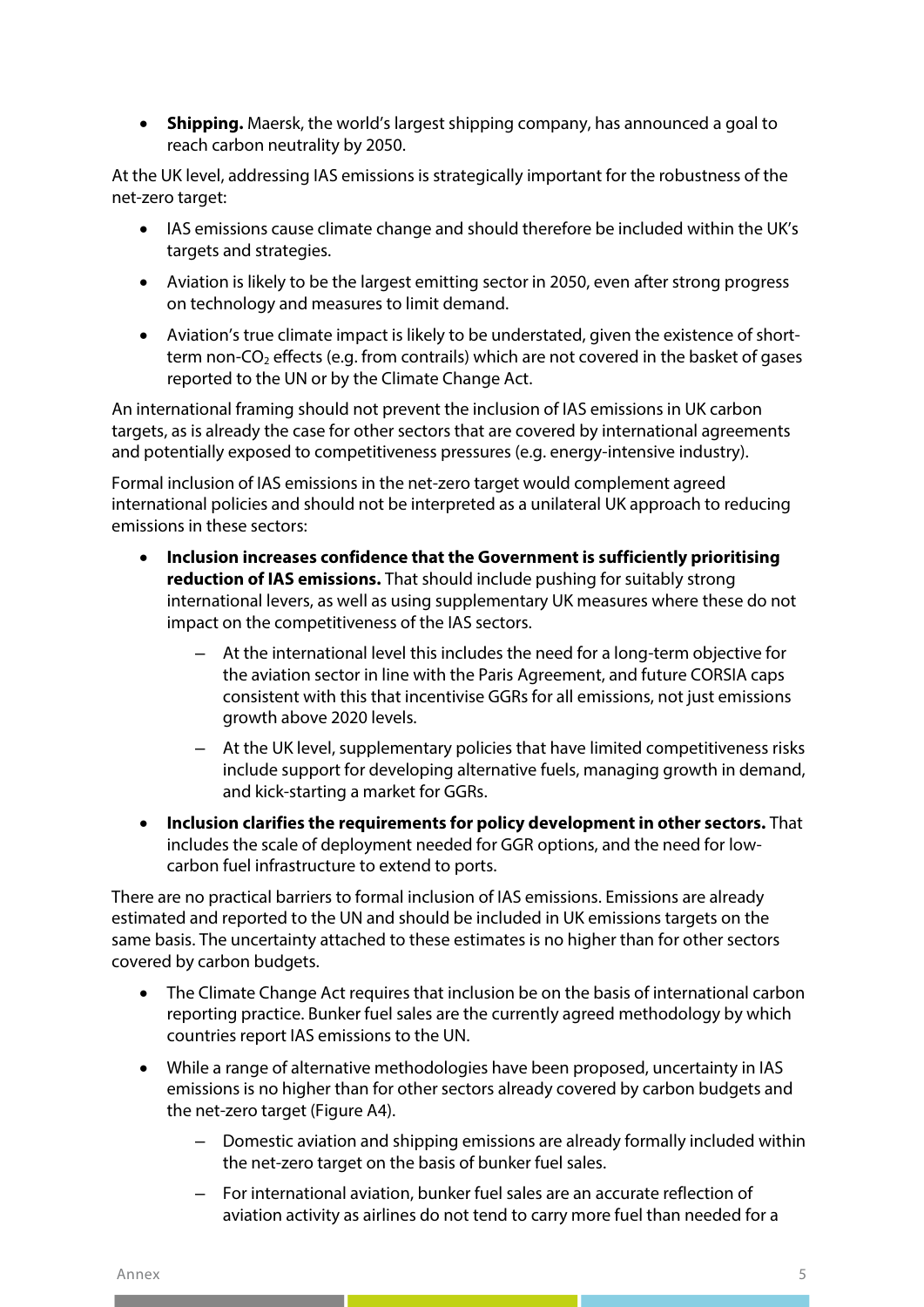given flight (UK departing-flight emissions modelled by DfT are within 4% of the bunker fuel sales estimate).

- For international shipping, bunker fuels *may* not accurately reflect countrylevel shipping activity and emissions, given the potential for ships to refuel at multiple ports on routes. However, while imperfect, the difference between this approach and alternative methodologies is unlikely to be material.
- Were alternative methodologies for measuring IAS emissions to be developed and agreed internationally for annual reporting (e.g. by the ICAO, IMO, or UNFCCC) then this could be managed through adjustments to carbon budgets, as allowed under the Climate Change Act.
- Inclusion can be managed through secondary legislation under section 30 of the Climate Change Act, and without any additional costs for achieving net-zero beyond those already agreed by Parliament.

Other countries have already decided to include IAS emissions in their net-zero targets and/or strategies (e.g. in Scotland<sup>[3](#page-7-0)</sup> on the basis of bunker fuel sales, and in France<sup>[4](#page-7-1)</sup>).

In the context of international negotiations at ICAO and IMO, inclusion of IAS emissions in the net-zero target should not be interpreted as a rejection of multi-lateral approaches or as prejudicing discussions on burden sharing.



**Source:** CCC calculations, BEIS (2019) *2017 UK Greenhouse Gas Emissions, Final Figures*, Lee et al (2005) *Study on the Allocation of Emissions from International Aviation to the UK inventory*, CCC (2011) *Review of UK Shipping Emissions*, CCC (2015) *Sectoral scenarios for the Fifth Carbon Budget – Technical report*, DfT (2017) *UK Aviation Forecasts*, BEIS (2019) *Updated energy and emissions projections 2018*.

**Notes:** Chart shows uncertainty across three main categories for IAS compared to other sectors already included in carbon budgets and for the economy as a whole. Projection uncertainty is for 2030. Year-to-year fluctuations show the largest annual increase and decrease since 1990.

<span id="page-7-0"></span><sup>3</sup> See www.climate.scot

<span id="page-7-1"></span><sup>4</sup> See http://www.assemblee-nationale.fr/dyn/15/dossiers/energie\_climat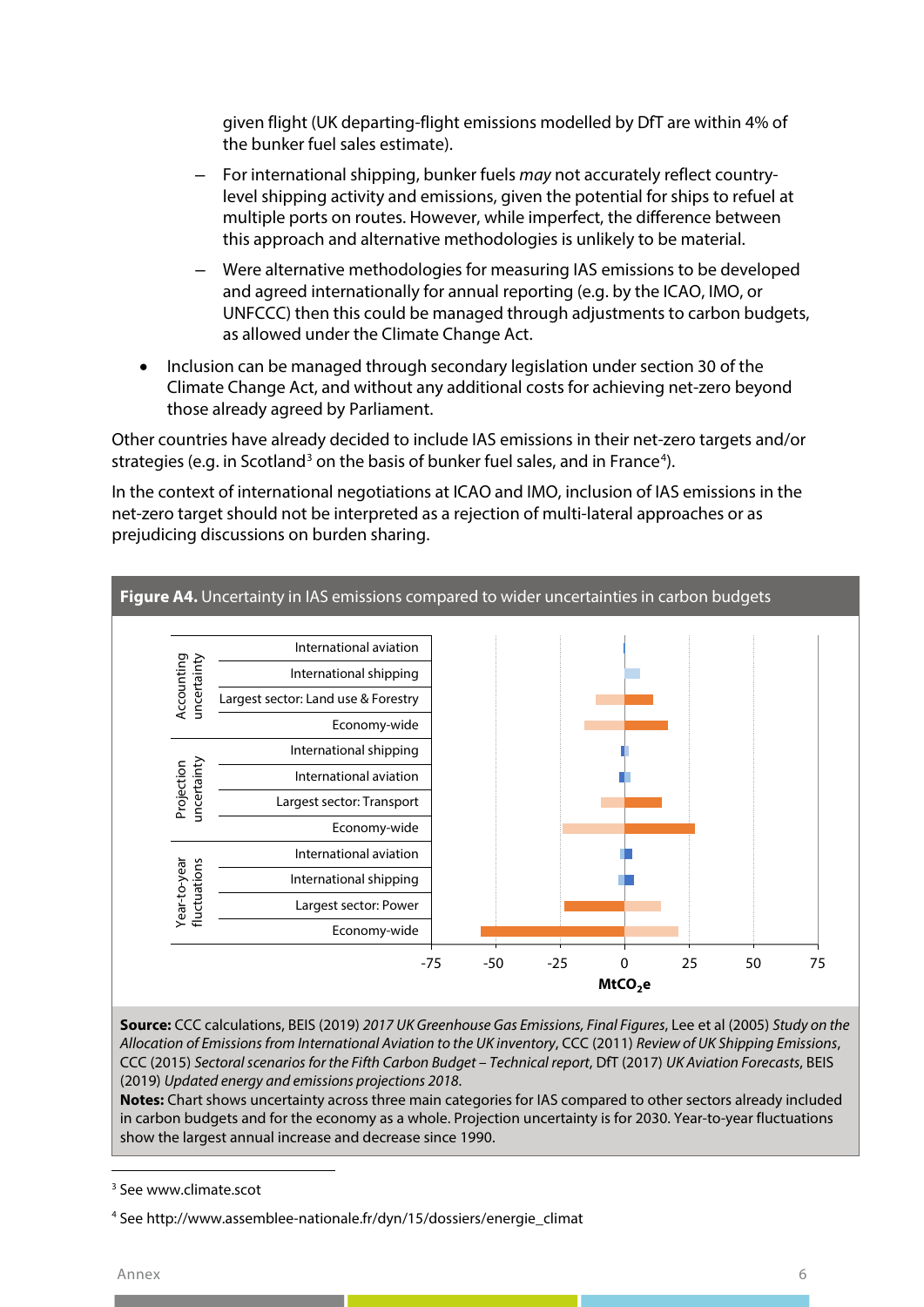Aviation and shipping both emit very small amounts of regulated non- $CO<sub>2</sub>$  greenhouse gases (methane and nitrous oxide) but also have additional warming and cooling effects that are not included in the basket of gases covered by the Paris Agreement and the Climate Change Act (Figure A5):

- **Aviation** produces a range of different pollutants that affect the climate in different ways. The most significant effect is from creation of contrails and high clouds, although the impact of these are short-lived as these clouds are high in the atmosphere. Measuring these effects on an annual basis is challenging, given their short-term nature and dependence on localised conditions. Overall, non-CO<sub>2</sub> effects from aviation warm the climate and approximately double the historic warming effect of  $CO<sub>2</sub>$  alone.
- **Shipping** has non-CO<sub>2</sub> effects that come from the emission of sulphur dioxide, which has an overall cooling effect on the climate but causes local air pollution.

In both aviation and shipping these non- $CO<sub>2</sub>$  effects are mainly short-lived, meaning that if they were stopped their effects on the climate would rapidly disappear.

The appropriate approach to policy at this stage is not to include these effects within the netzero target, but to improve scientific understanding (e.g. for annual reporting) and develop options to markedly reduce them over the coming decades that are not at the expense of GHG emissions.

In aviation, policies are already in place to limit some non- $CO<sub>2</sub>$  effects due to their impact on air quality. In shipping, sulphate emissions are likely to be significantly reduced in future due to global regulations to reduce the sulphur content of shipping fuels. These are expected to come into force in 2020.

While addressing non-CO<sub>2</sub> effects is important, this does not change the need to reduce  $CO<sub>2</sub>$ emissions which are the dominant factor contributing to IAS' impact on the climate.

We will continue to monitor progress to reduce the non- $CO<sub>2</sub>$  effects of IAS in our annual progress reports to Parliament and in our advice on setting carbon budgets.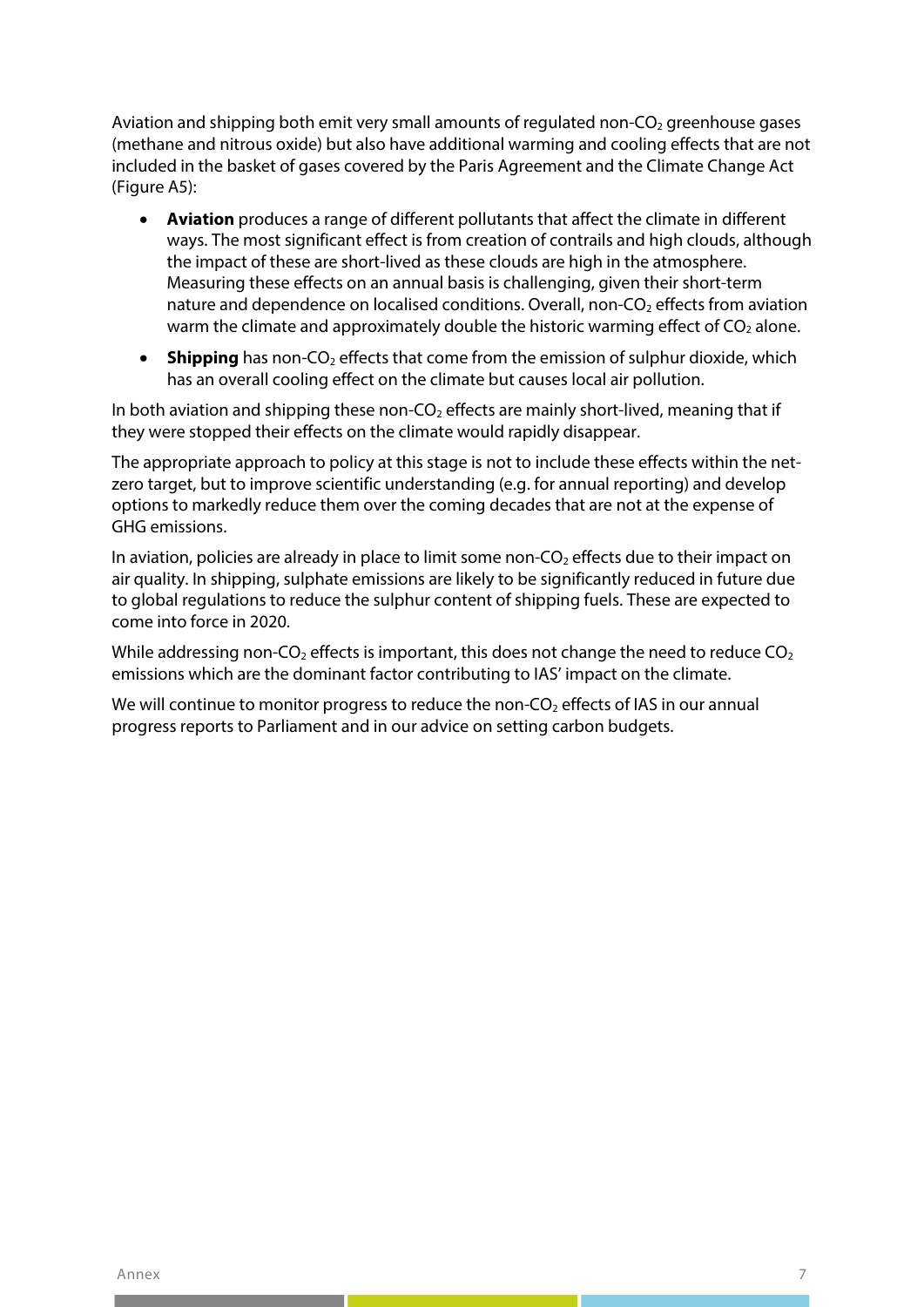

**Source:** Lee et al (2010) *Transport impacts on atmosphere and climate: aviation,* Atmospheric Environment; Eyring et al (2010) *Transport impacts on atmosphere and climate: shipping,* Atmospheric Environment. **Notes:** Each component of aviation and shipping's effect on climate is shown in terms of radiative forcing, which measures the current atmospheric imbalance (in Watts per square metre, Wm-2) due to aviation and shipping activity up until now. Note that it does not give a measure of future effects from current activity - for instance, emitted CO<sub>2</sub> will reside in the atmosphere for many decades, whereas today's contrails and aerosols will only last up to a few hours or days. Whiskers denote 90% confidence intervals (aviation) and range of estimates in the literature (shipping). LOSU indicates the Level of Scientific Understanding regarding each effect. Induced cirrus and aerosol indirect effects are shown as a dotted bar due to high uncertainty.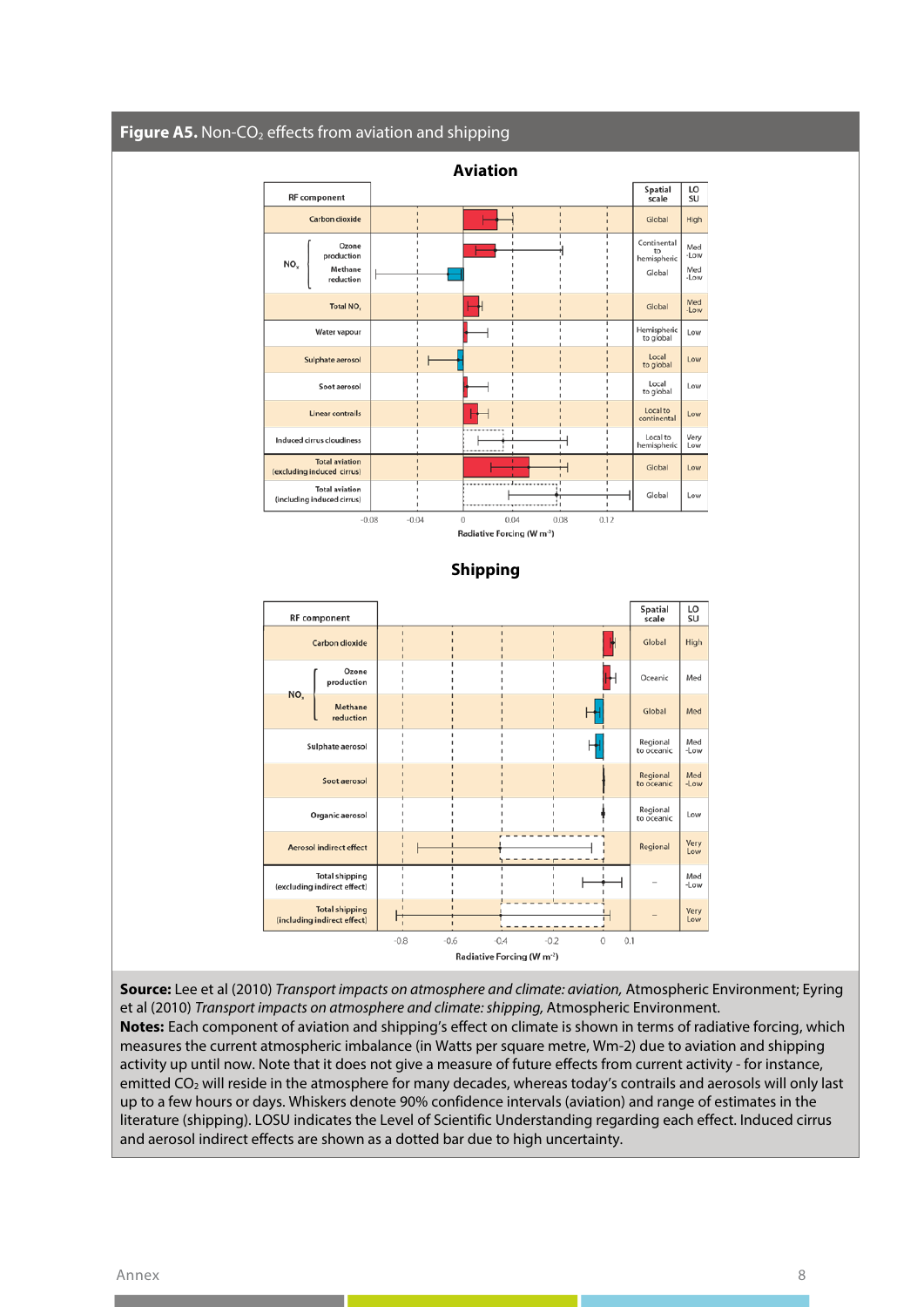#### **(iii) How to get to net-zero IAS emissions**

The planning assumption for the IAS sectors should be to achieve net-zero emissions by 2050. This reflects the strategic importance of these sectors, and their international nature.

Getting to net-zero emissions will require reducing IAS emissions as far as possible and using scalable GGRs (e.g. BECCS or DACCS) to offset remaining emissions.

#### *Reducing IAS emissions*

Reducing aviation emissions will be more challenging than for shipping, given the lack of zero-carbon options in aviation (Figure A7):

- **Aviation.** Our scenarios from our net-zero advice suggest aviation emissions could be reduced from 36.5 MtCO<sub>2</sub> in 2017 to around 30 MtCO<sub>2</sub> in 2050 through a combination of fuel efficiency improvements, limited use of sustainable biofuels, and by managing demand growth. Major technological breakthroughs in commercial aviation are unlikely to make a significant difference to emissions by 2050 given long development and certification lead times, and slow turnover of the fleet.
	- **Fuel efficiency.** Our scenarios reflect a 1.4% annual improvement in fuel efficiency, which is in line with the historical average since 2000 for UK departing flights on a seat-km basis. This rate of improvement could be achieved through:
		- More efficient engines, including both advanced conventional jet designs, and some deployment of hybrid-electric aircraft in the 2040s (e.g. hybrids make up less than 10% of kilometres flown in 2050). There are no full-electric aircraft in the scenario which, particularly for longhaul flights, are unlikely to be feasible by 2050.
		- Improvements in aircraft design including through reductions in design speeds, and use of design elements such as high aspect ratio wings and composite materials.
		- **Efficiency improvements in airlines' operations and in airspace** management.
	- **Sustainable fuels.** Our scenario has a 10% uptake of sustainable fuels in 2050. It is not appropriate to plan for higher levels of uptake at this stage, given the range of competing potential uses for biomass across the economy (Figure A8) and uncertainty over which use will be most cost-effective. Our scenarios are based around supply of sustainable biomass with strong governance to ensure they reflect genuine emissions savings. We therefore assume high emissions saving from these biofuels. Emissions relating to cultivation, processing and transportation are relatively small and, where relevant, are included elsewhere in our economy-wide scenario.
	- **Demand.** In the absence of a true zero-carbon plane, demand cannot continue to grow unfettered over the long-term. Our scenario reflects a 25% growth in demand by 2050 compared to 2018 levels. This compares to current Government projections which are for up to a 49% increase in demand over the same period.<sup>[5](#page-10-0)</sup>

<span id="page-10-0"></span><sup>5</sup> DfT (2017) *UK Aviation Forecasts*.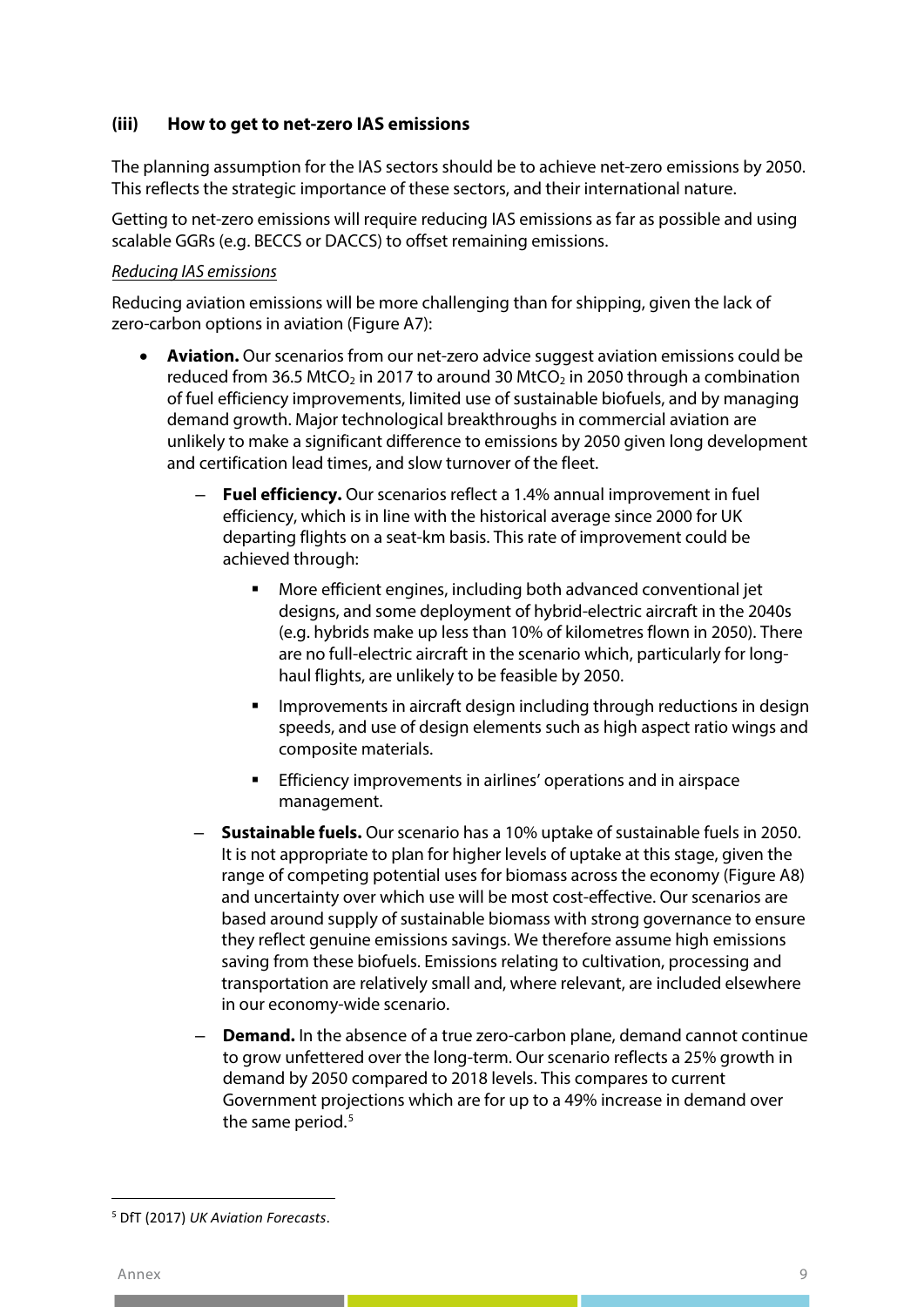- **Speculative aviation options.** We have identified 'Speculative' options in aviation on demand and alternative fuels which could reduce emissions below 30 MtCO<sub>2</sub> in 2050, though these have greater challenges:
	- **Further demand constraint** is possible in order to limit growth to less than 25% above current levels by 2050. We illustrate the potential emission savings from additional demand constraint through a scenario where demand is broadly at 2018 levels in 2050. This could save up to 8 MtCO₂e in 2050, and could, for example, reflect future changes in consumer preferences and social norms, or more ambitious policy.
	- **Alternative fuels.** It is possible that synthetic carbon-neutral fuels ('power-toliquid') could be used to reduce aviation emissions. Production of such fuels would entail recycling captured CO<sub>2</sub> (e.g. via direct air capture, DAC) in conjunction with zero-carbon hydrogen into a drop-in replacement for kerosene. However, costs for DAC are expected to be high (e.g. in our net-zero advice we estimated that it might be around  $£300/tCO<sub>2</sub>$  by 2050). On top of this, production of synthetic fuels is likely to have substantial further costs given low thermodynamic efficiency and multiple processing stages, even if the input electricity comes from low-cost renewables. CO₂ captured through DAC is therefore likely to provide emissions reductions at lower cost when combined with CCS rather than it being inefficiently recycled into a fuel:
		- Once CO<sub>2</sub> has been captured, sequestering it geologically can provide abatement at a further cost of up to £20 per tonne of CO<sub>2</sub>. By contrast, the cost of recycling it into a carbon-neutral fuel to displace fossil kerosene is estimated to have a further net cost of around £100 per tonne of  $CO<sub>2</sub>$  in 2050 (Figure A9).
		- **Paying this premium to reduce aviation emissions to net-zero via synthetic** fuels rather than sequestering the  $CO<sub>2</sub>$  would have an additional cost to the UK of £2-4 billion annually in 2050 under the level of aviation emissions in our net-zero scenario.
- **Shipping.** A range of options exist to reduce shipping emissions, some of which may allow shipping to get to near-zero GHG emissions. These include more fuel-efficient ship and engine designs, improved ship operations, and use of alternative fuels:
	- **Improvements to fuel efficiency** include measures to reduce water resistance (e.g. more efficient hull coatings), measures to improve energy efficiency (e.g. recovery of waste heat), and use of alternative sources of propulsion (e.g. kites, sails and Flettner rotors).
	- **Ship operations.** Reducing speeds at which ships travel can significantly reduce fuel use. Other operational measures include use of software to plan the most efficient routes and to optimise ballast and trim.
	- **Alternative fuels.** Use of hydrogen or ammonia could allow for zero-carbon shipping, but widespread use of biofuels or electrification is unlikely.
		- **There is potential for fuel switching in shipping to hydrogen or ammonia,** both of which would need to be produced in a low- or zero-carbon way (i.e. from zero-carbon electricity or with CCS). These options can be applied to new ships and retrofitted to existing ships. The potential development of an international market in hydrogen (e.g. as ammonia) shipped from countries with low costs of low-carbon hydrogen production, does raise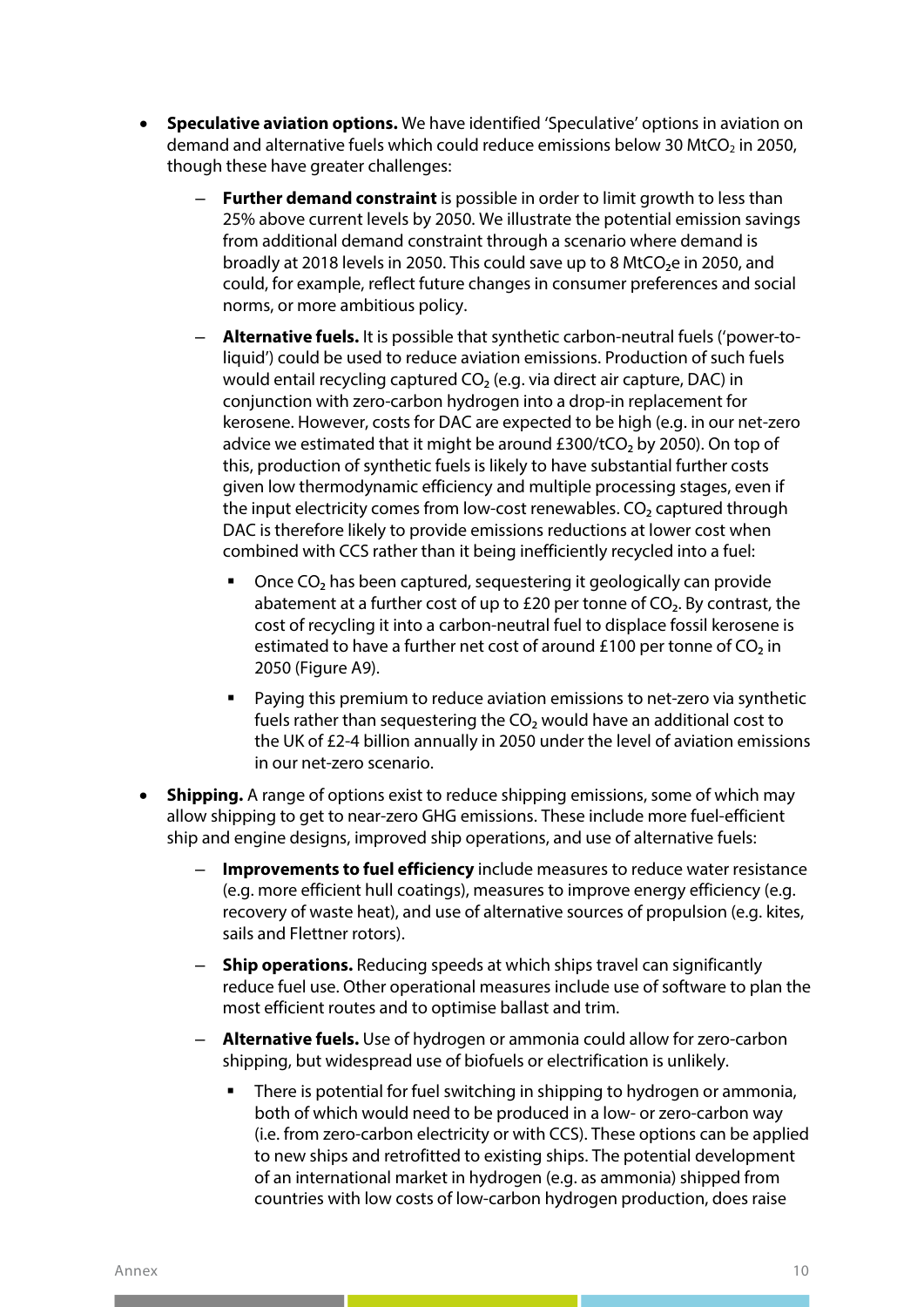the possibility of this being the primary way of supplying low-carbon fuel for refuelling at ports.

- Biofuels are technically feasible in shipping but not likely to be a priority or cost-effective given other competing uses for this resource.
- **Electrification is possible for ships, but is likely to be limited to relatively** short routes given energy and therefore battery requirements.

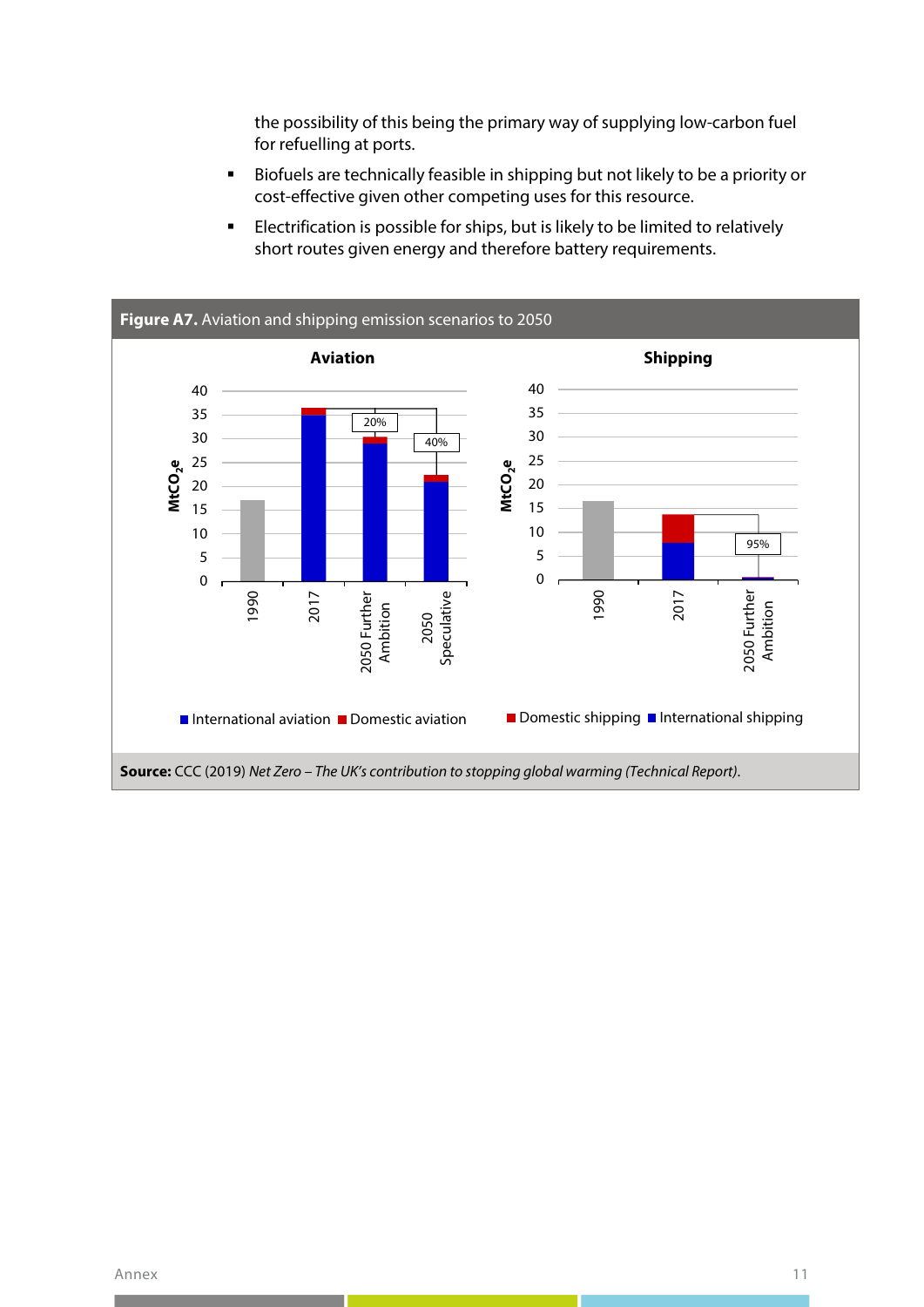

**Notes:** Shows estimates of GHG abatement provided by an oven dried tonne of biomass used in various sectors, considering an appropriate counterfactual (i.e. what we would expect it to be displacing, long-term).

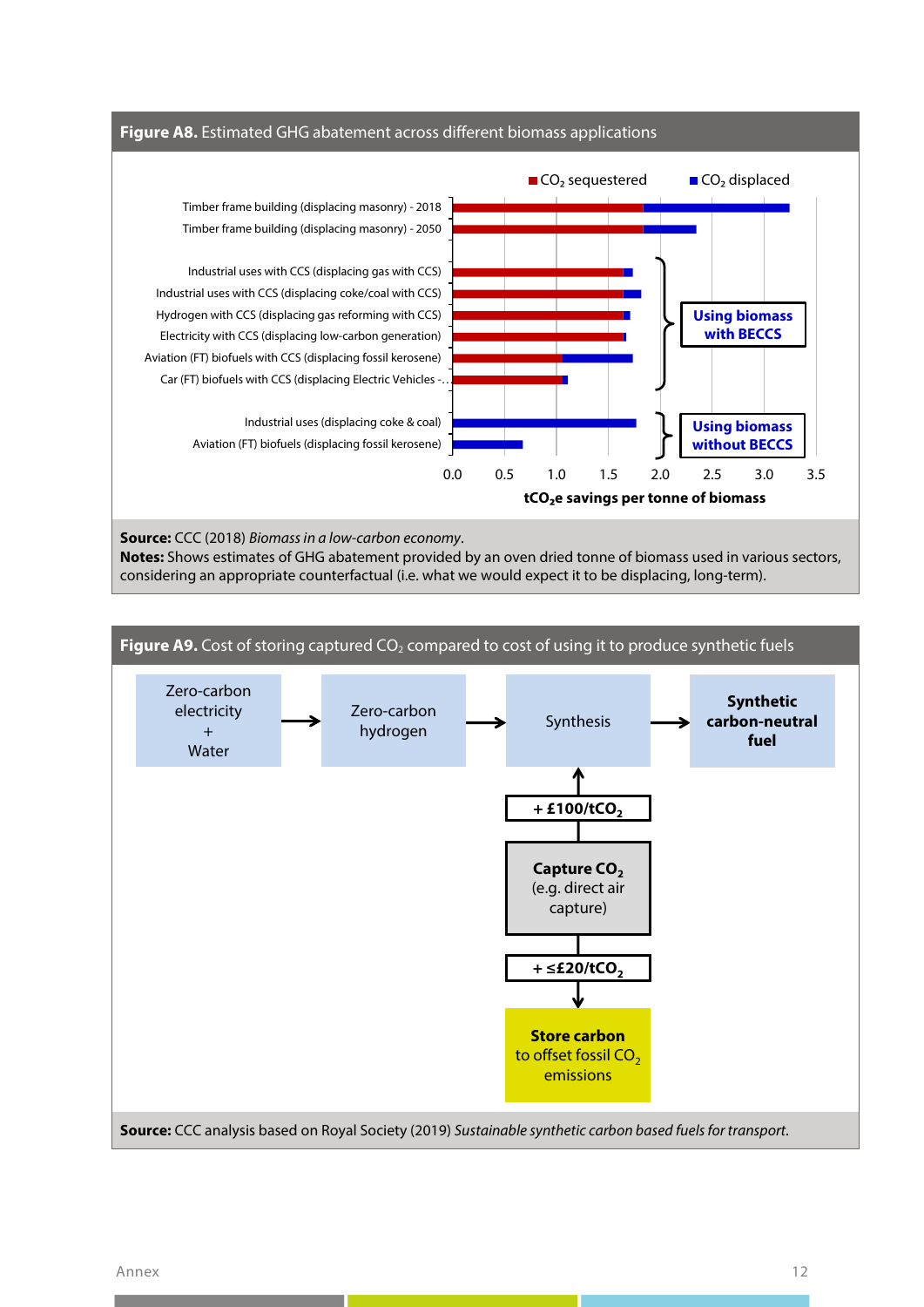#### *Getting IAS emissions to net-zero*

Achieving net-zero IAS emissions will require limited use of scalable GGR offsets (e.g. BECCS or DACCS), given likely significant remaining IAS emissions in 2050 (primarily from aviation).

- GGR offsets could be funded through a requirement on IAS sectors to pay for removals, or Governments could generate revenues (e.g. through an emissions trading system or carbon tax) that can be used to pay for Government-procured removals.
- GGR offsets could in principle be delivered through international (e.g. CORSIA) or domestic policies, but must demonstrate genuinely additional removals within a robust governance framework. For CCS-based removals it would make sense for a substantial proportion of these to occur domestically, given the UK's advantages relating to availability of CO₂ storage capacity, offshore engineering expertise, and market regulation and design.
- There will not be unlimited access to GGR offsets. The potential for deploying these is limited by global constraints on land and resources. As some GGR options (e.g. afforestation) have relatively low costs but are limited in scope, it should be assumed that these opportunities will be taken in any case and will not provide additional scope to offset positive emissions elsewhere. The GGR options appropriate to offset 'hard to reduce' emissions will therefore generally be those that are highly scalable and towards the higher end of GGR costs (e.g. BECCS or DACCS).
- Offsets that do not offer potential for genuine GGR should not be pursued in the long term.

It may also be possible to deploy synthetic fuels to fully replace fossil fuel use, particularly in aviation. This could reduce emissions to gross (i.e. actual) zero. However, this is likely to be significantly more expensive than a GGR-based approach.

# **(iv) Implications for aviation and shipping policy**

The approach to reducing IAS emissions should be through a combination of international and domestic policies. It will require a co-ordinated cross-government approach to join up the Government's clean growth, industrial strategy, and aviation and shipping objectives.

At the international level, global policies consistent with the ambition in the Paris Agreement are required to provide a level-playing field for airlines and shipping operators, and to guard against the risk of competitive distortions.

But international policies are unlikely to overcome all barriers to decarbonising the IAS sectors. Domestic policies should also be pursued where these can help overcome UK-specific market barriers, and where these do not lead to risk of carbon leakage.

Specific international and domestic policy approaches that should be considered for aviation, shipping, and GGRs include:

- **Aviation.** A package of international and domestic policy measures should be put in place that includes carbon pricing, support for research, innovation and deployment, and measures to manage growth in demand.
	- **A long-term goal for global international aviation emissions.** The ICAO's current carbon policy, CORSIA, has an end date of 2035 and will need to be based on robust rules that deliver genuine emission reductions. A new longterm goal for global international aviation emissions consistent with the Paris Agreement would provide a strong and early signal to incentivise the investment in new, cleaner, technologies that will be required for the sector to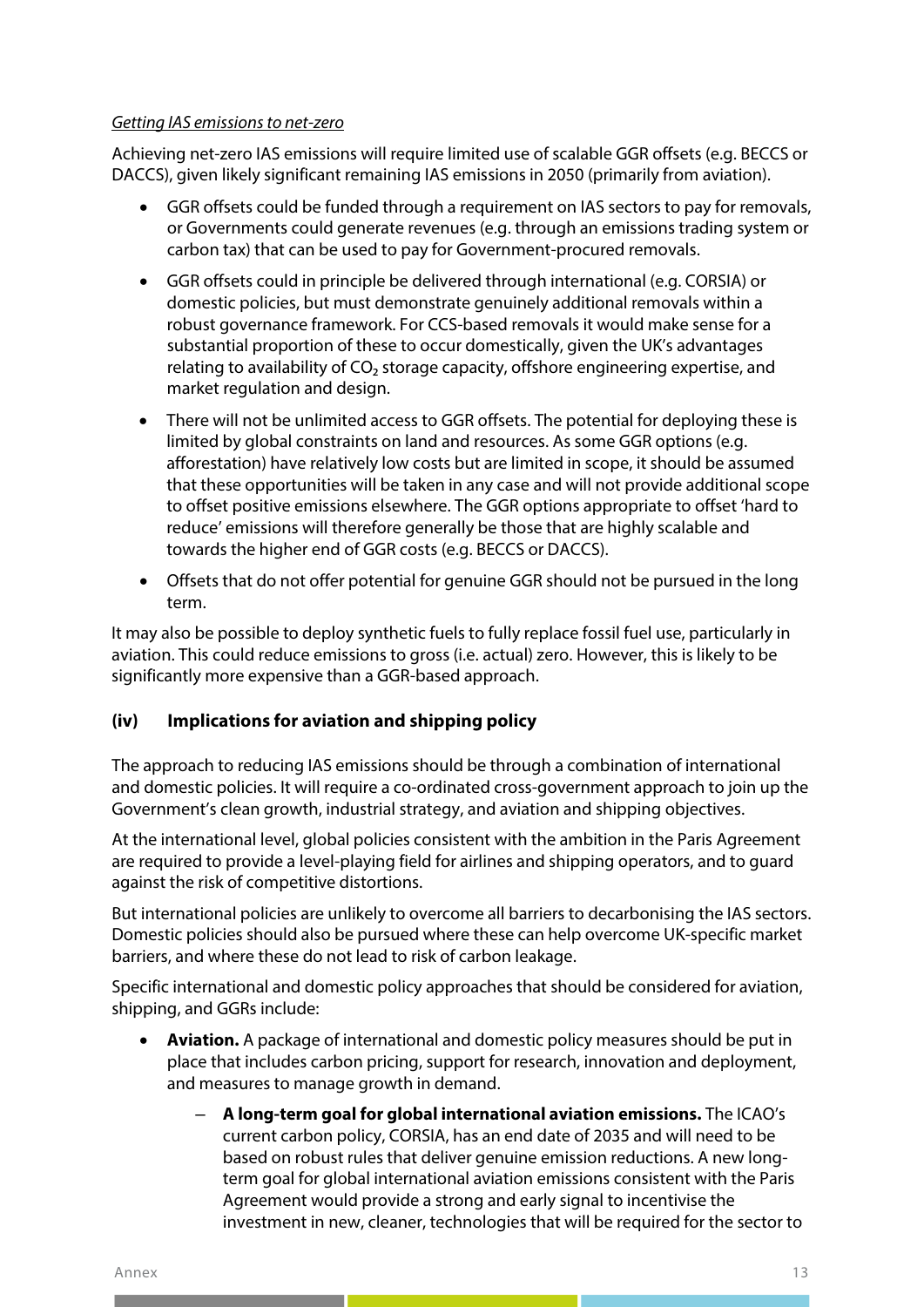play its role in meeting long-term targets. This is particularly important in aviation given the long lifetimes of assets. A similar approach has been agreed for global shipping emissions in the IMO, which has set a target for greenhouse gas emissions to be at least 50% below 2008 levels by 2050 (although this may need to be tightened further).

- **Support for research, innovation, and deployment in technology and alternative fuels.**
	- **Technology.** Our analysis, and that of industry, suggests the largest contribution to reducing aviation emissions will come from new technologies and aircraft designs. Many of these developments are likely to be cost-effective, given their potential fuel savings. The Government should build on the approach set out in the Aerospace Sector Deal and Future Flight Challenge, and set out a clear strategy to ensure these technology solutions are developed and brought to market in a timely fashion.
	- **Sustainable biofuels.** Some deployment of sustainable biofuels is likely to be appropriate in aviation (e.g. up to 10% of fuel use in 2050), but higher levels of uptake should be not planned for given competing alternative uses. Development of a UK market for aviation biofuels could be supported by achieving more of the 2030 Renewable Transport Fuel Obligation target through aviation fuels, subject to strong sustainability criteria being put in place. Aviation biofuels will need to be produced with CCS to be competitive against alternative uses of biomass.
	- **Synthetic fuels.** Synthetic fuels should not be a priority for government policy, but if the aviation industry wants to pursue them it should focus on demonstrating that these fuels, used in aviation, would be genuinely low-carbon, and could become cost-competitive and scalable in a global market.
- **Managing demand.** Measures should be put in place to limit growth in demand to at most 25% above current levels by 2050. These could include carbon pricing, a frequent flyer levy, fiscal measures to ensure aviation is not undertaxed compared to other transport sectors (e.g. fuel duty, VAT), reforms to Air Passenger Duty, or management of airport capacity. Research commissioned by the Department for Transport concludes that UK demand management policies in aviation are unlikely to lead to carbon leakage in aggregate.<sup>[6](#page-15-0)</sup>
- **Airport capacity**. The Government should assess its airport capacity strategy in the context of net zero. Specifically, investments will need to be demonstrated to make economic sense in a net-zero world and the transition towards it. Current planned additional airport capacity in London, including the third runway at Heathrow, is likely to leave at most very limited room for growth at non-London airports.

<span id="page-15-0"></span><sup>6</sup> ATA and Clarity (2018) *The carbon leakage and competitiveness impacts of carbon abatement policy in aviation*.